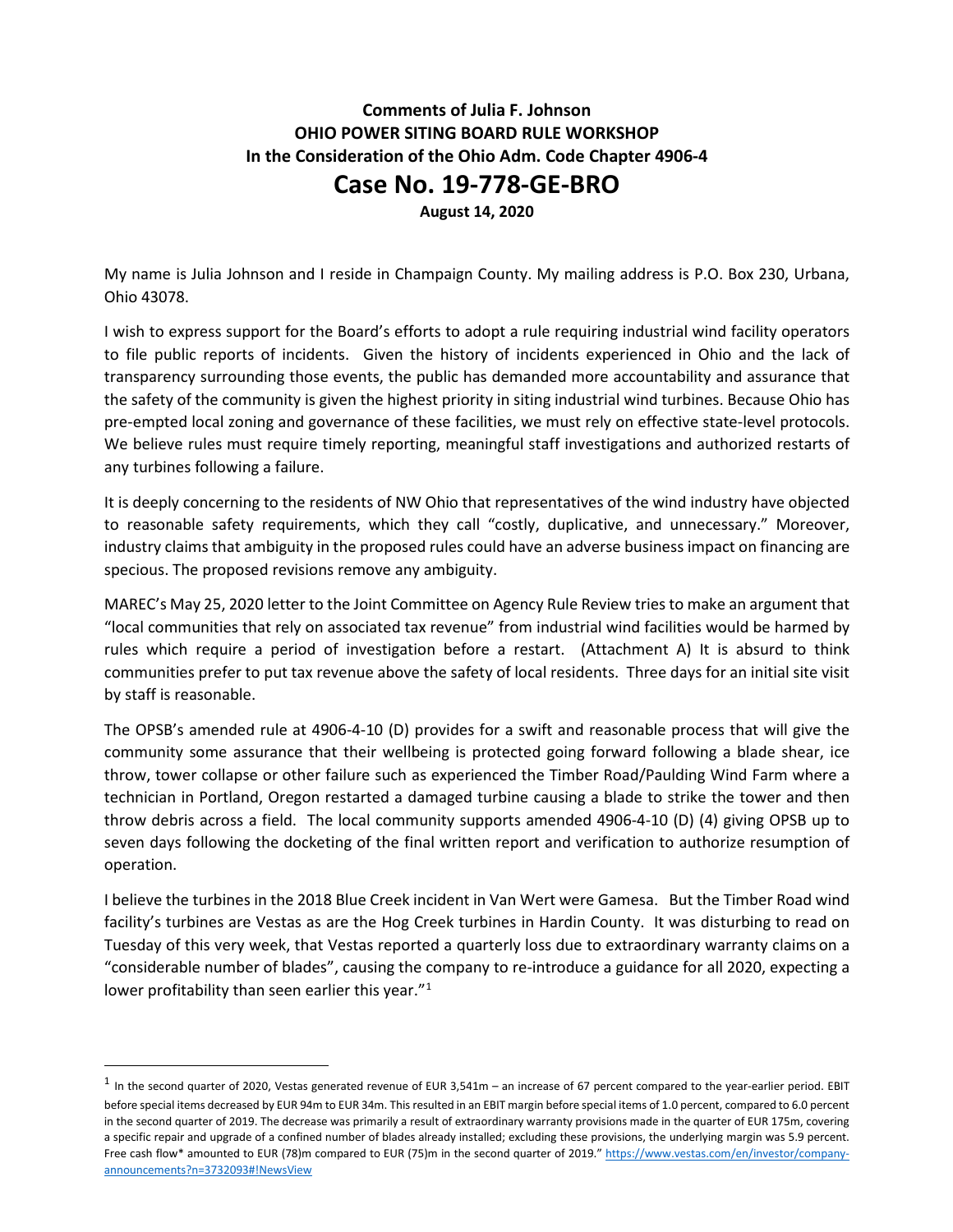The source of the warranty issues was reported to be a high incidence of lightning strike blade damage.<sup>[2](#page-1-0)</sup> Vestas CEO Henrik Anderson reportedly refused to say how many blades were impacted or what the models were. (Attachment B) Wouldn't we all like to know if any of those models are operating in Ohio? Without incident reports that apply to existing and future utility wind facilities, we may never know.

Citizens of NW Ohio have long complained about the culture of secrecy in the wind industry. It starts with quiet visits to the community, signed lease agreements that are not timely recorded, gag clauses prohibiting leaseholders from speaking out about adverse impacts, unwillingness to disclose avian mortality rates, claims that safety manual information is confidential and so on. The OPSB proposed incident reporting rules are a first step in bringing about a cultural change in Ohio with respect to the culture of industrial wind secrecy.

The risk to the public from wind turbine incidents is documented. The people of Ohio have a right to expect their government to maintain protocols that provide for their awareness and safety. The proposed rules and timeframes associated with those rules are reasonable and should be adopted.

<span id="page-1-0"></span><sup>2</sup> [https://www.rechargenews.com/wind/lightning-strike-blade-damages-push-vestas-into-fresh-quarterly-loss/2-1-](https://www.rechargenews.com/wind/lightning-strike-blade-damages-push-vestas-into-fresh-quarterly-loss/2-1-855590) [855590](https://www.rechargenews.com/wind/lightning-strike-blade-damages-push-vestas-into-fresh-quarterly-loss/2-1-855590)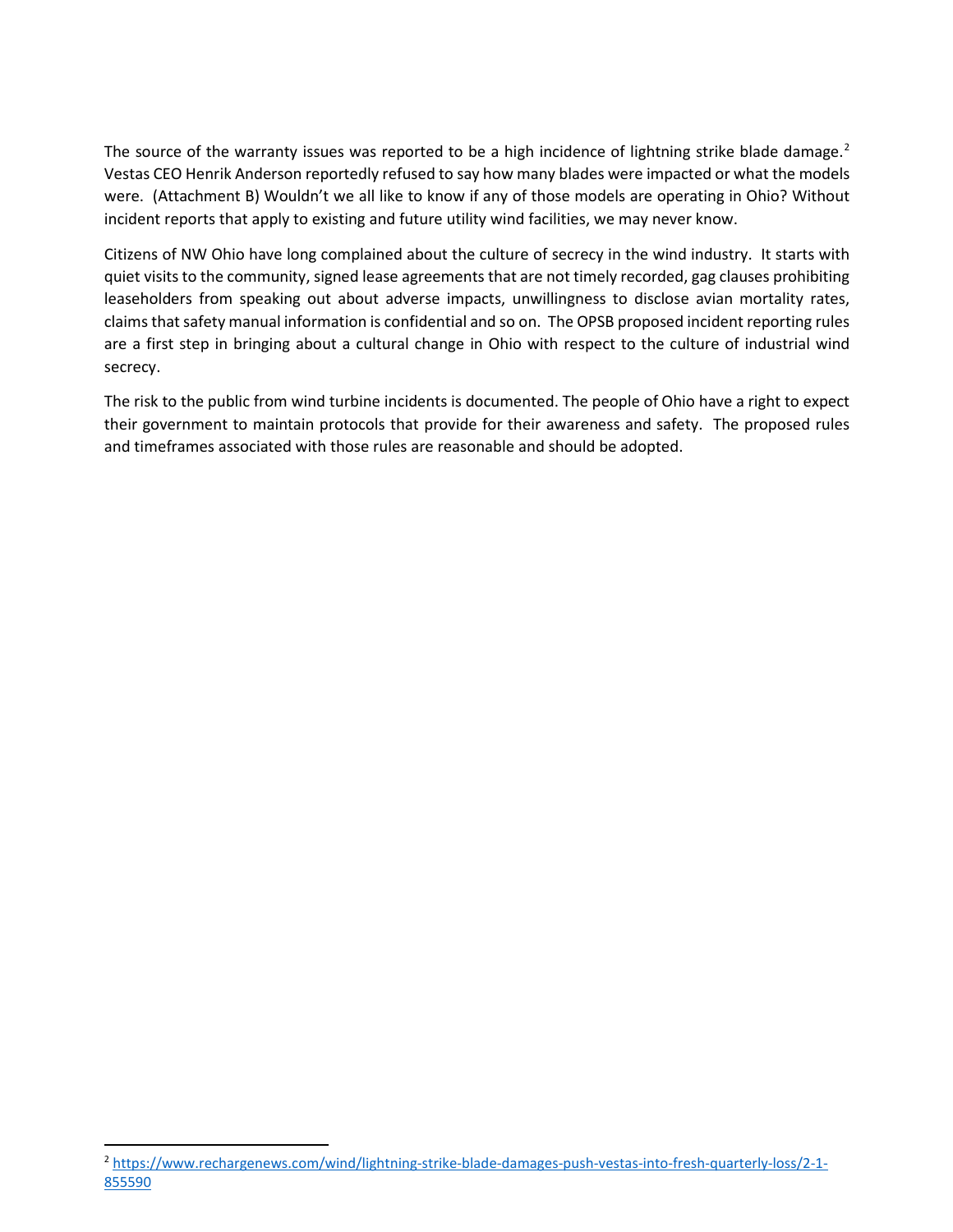## **Attachment A**

May 25, 2020

The Honorable Theresa Gavarone, Chair Joint Committee on Agency Rule Review 77 South High Street Columbus, Ohio 43215



#### **Re: Ohio Power Siting Board Forthcoming Proposed New and Amended Administrative Rules Regarding Wind Farms / Request for Further Review or Invalidation**

Dear Chair Gavarone,

On behalf of the **Mid-Atlantic Renewable Energy Coalition** ("**MAREC**"), we write to express opposition to new and amended administrative rules the Ohio Power Siting Board ("OPSB" or "Board") intends to file with the Joint Committee on Agency Rule Review ("JCARR" or "Committee"), which pertain to the construction and incident management of wind-powered electric generation facilities.<sup>1</sup>

MAREC is a coalition of renewable energy manufacturers and developers who build renewable energy throughout the Mid-Atlantic region. Several MAREC members own, operate, and are developing wind projects in Ohio that have and will continue to create hundreds of jobs and billions of dollars' worth of economic investment statewide. In short, we find the OPSB's proposed rules to be costly, duplicative, and unnecessary. Further, given their ambiguous nature and direct conflict with existing statute, we believe they will introduce undue regulatory uncertainty and reduce our member companies' ability to both operate existing projects cost-effectively and to obtain financing for new projects from lenders and investors. This jeopardizes the construction and operation of our projects and the associated economic development in Ohio. **We respectfully request the Committee invalidate the identified rules or send them back to OPSB for further review and revision**.

**Background**: On June 20, 2019, the Board formally requested stakeholders to file comments regarding the proposed rules at issue. In particular, amended OAC Rule 4906-4-09(A)(1) would require wind farm "structures not involved in generation or transmission of electricity" to comply with the state building code, and new OAC Rule 4906-4-10 ("Incident Reporting Rule") would create additional reporting obligations for wind farm operators (Collectively, "Proposed Rules"). Despite significant stakeholder opposition, on November 19, 2019, the Board recommended adoption of the Proposed Rules. The Board rejected all of MAREC's recommendations for improvement.

**JCARR Jurisdiction**: As you know, the Committee's primary function is to review proposed new, amended and rescinded rules from state agencies to ensure they do not exceed the rule making authority granted to them by the General Assembly. JCARR has the authority to recommend

 $1$  On November 21, 2019, the OPSB issued an Order recommending adoption of amendments to Ohio Administrative Code ("OAC") Rule 4906-4-09(A)(1) and new OAC Rule 4906-4-10. *See* In re OPSB's Consideration of OAC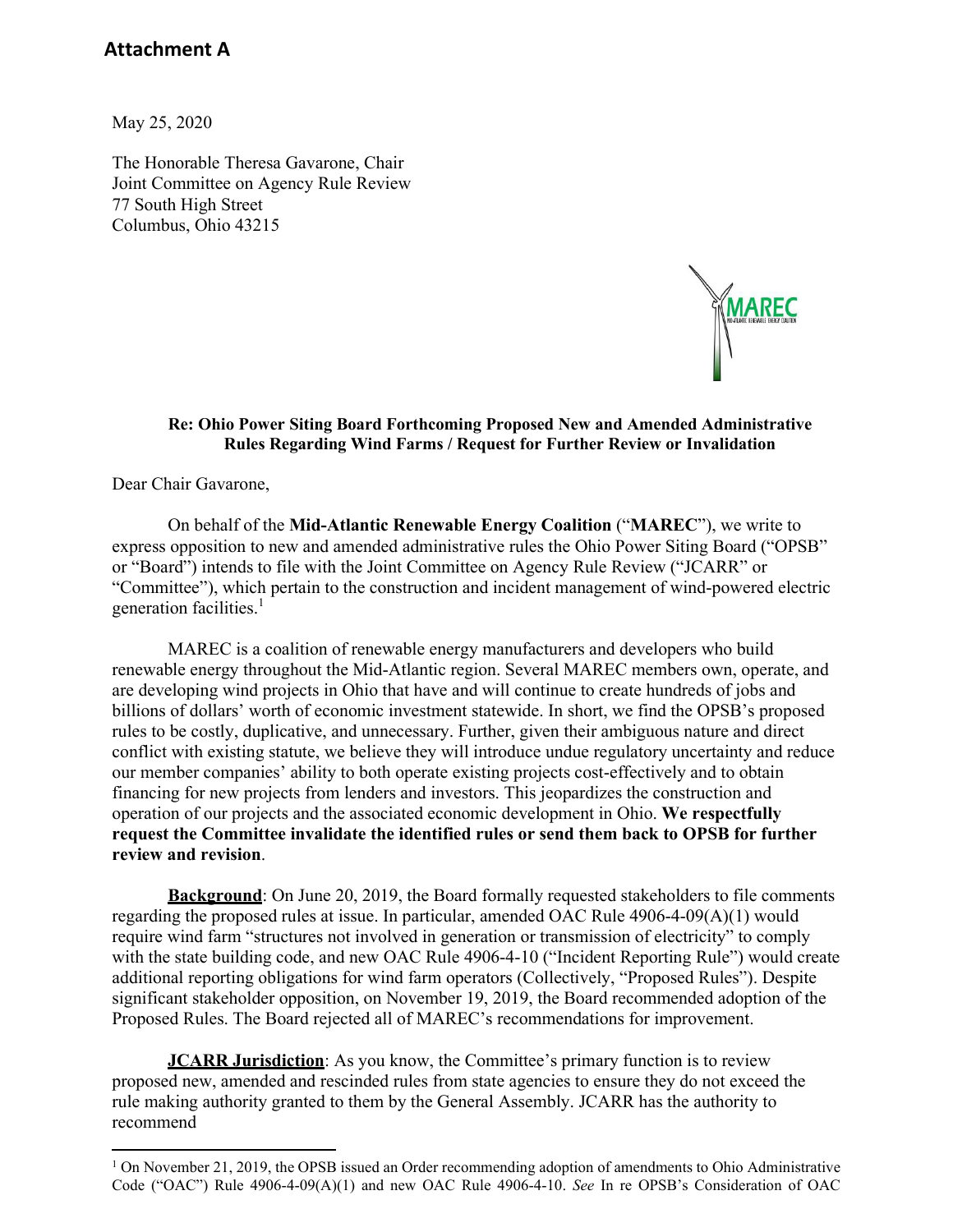Chapter 4906-4, Case No. 19-778-GE-BRO, Order (Nov. 21, 2019) (attached). Subsequently, the OPSB denied various applications for rehearing. *Id*., Entry (Feb. 20, 2020) (attached). Although the Board has not yet filed the proposed rules with JCARR, we understand that the applicable submission could occur imminently. In light of the recent action filed with the Ohio Supreme Court regarding the same rules, we find it prudent to bring them to the Committee's attention immediately. *See* Notice of Appeal from OPSB Case No. 19- 778-GE-BRO (Filed with Ohio Supreme Court Apr. 20, 2020) (Case number not yet assigned).

invalidation of rules that exceed an agency's statutory authority, conflict with another rule or statute, or create an unjustified adverse impact on business.<sup>2</sup>

**Adverse Business Impact**: The Proposed Rules would create confusion and uncertainty across the industry, harming wind energy businesses and local communities that rely on the associated tax revenue. The lenders and equity investors upon whom developers rely for funding need some degree of long-term regulatory and operational predictability to justify the significant upfront capital investment associated with large scale wind projects. Proposing unnecessary and duplicative rules on top of the existing certificate approval process, and in addition to ongoing condition compliance obligations, would jeopardize the industry's ability to obtain such critical financing. Simply put, the Proposed Rules could torpedo the development of future job-producing and economy-stimulating energy projects. To illuminate these impacts, we specifically note just one section of the Incident Reporting Rule, which reads:

*….a wind farm operator should not disturb any damaged property within the facility or the site of a reportable incident until after staff has made an initial site visit. A wind farm operator will not restart any damaged property within a facility involved in a reportable incident until such restart is approved by the board's executive director or the executive director's designee.* (New OAC Rule 4906-4-10(D)(1) - (2)).

Under this new rule, operators must wait an unspecified amount of time for OPSB staff to investigate any "reportable incident"—which broadly includes events resulting in any injury (however minor) or property damage of any kind. Not only must they pause operations during this potentially lengthy period, but they may not resume (even after repairs) until OPSB Executive Director approval.

This presents numerous logistical and financial challenges for wind projects as a shutdown of any part of the wind facility can have far-reaching detrimental effects on the operator, landowner(s), offtaker(s), and community at large. And under the rule's broad language, shutdowns could occur often for indeterminate periods "to be determined." The prospect of numerous shutdowns of undetermined, potentially very long duration make financing projects in the first place very challenging since lenders and investors will face the risk of long periods with no production. Developers would also face the prospect of damage claims from project-offtakers who are relying on the electricity produced.

In our initial comments, MAREC offered practical suggestions for improvement in an attempt to make this rule workable—including specifying a deadline by which OPSB staff must make their initial site visit. The Board rejected these recommendations.<sup>3</sup>

**Exceeding Statutory Authority**: The Proposed Rules grant the Board unprecedented authority to stall and even shutdown existing and future wind farm operations. Again, we emphasize

<sup>2</sup> *See* JCARR Procedure Manual (Aug. 19, 2019 Edition), available at [http://www.jcarr.state.oh.us/assets/files/jcarr](http://www.jcarr.state.oh.us/assets/files/jcarr-)procedure-manual-1-22-20-328.pdf. *See also* Ohio Revised Code ("RC") Section 101.35.

<sup>3</sup> In addition to an inspection deadline, MAREC advised the OPSB in its initial comments that, given the strict protocol in the emergency plans approved by the Board and enforced via certificate conditions, experts employed by the project operator and parts manufacturer are in the best position to evaluate and determine when the impacted facilities are safe to resume. Consequently, MAREC suggested the process provide for reasonable notice from the operator to the Board's Executive Director prior to any facility restart.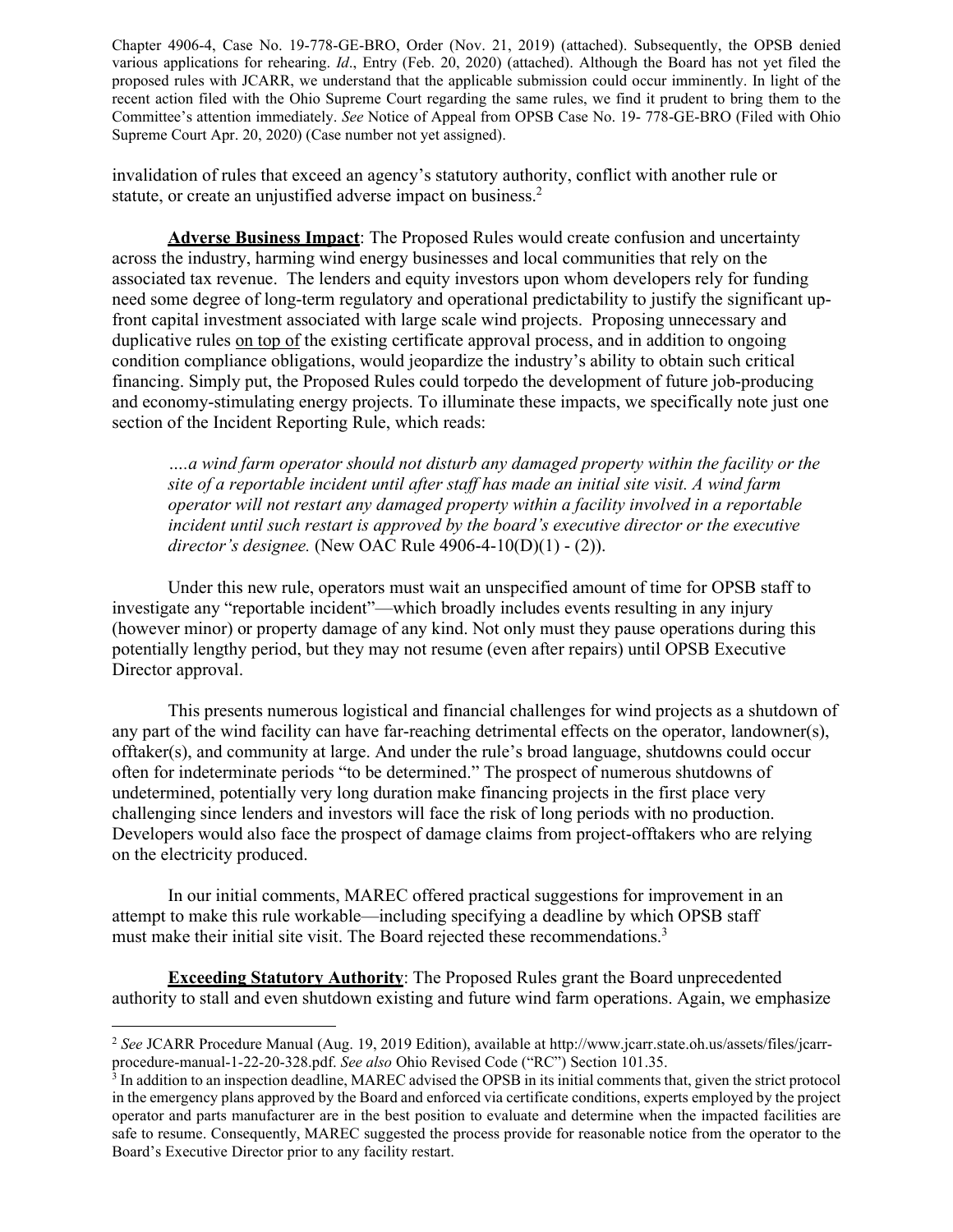that as currently drafted, the rules grant the Board unfettered discretion to maintain a shutdown for an indeterminate amount of time. Not only do the rules lack a time period by which OPSB staff must investigate an incident, but moving forward, facility "restarts" would be left entirely to the discretion of the Board's Executive Director or unnamed appointee. The process represents a regulatory overreach of agency authority that does not exist in any other arm of state government and does not apply to any other industry. Just wind.

In addition, the Proposed Rules allow the Board to "circle-back" and re-litigate closed cases on which it has already issued a certificate of approval. Under the Proposed Rules, the Board could alter existing certificate conditions of operational projects, each of which the developer established after lengthy deliberations with the Board's staff, intervening stakeholders, and the public. But as the Committee knows, the Board may only exercise the authority granted to it by statute. And Ohio law does not authorize the Board to pass rules that retroactively impose conditions on an existing certificate; the law similarly does not provide the Board with authority to adopt a rule that imposes new conditions on existing certificates that are final and non-appealable.<sup>4</sup>

**Conflict with Existing Statute**: The Proposed Rules conflict with the state's decadeslong statutory and regulatory framework governing the review and certification of electric generation facilities. Ohio law currently requires OPSB staff not only to conduct a robust investigation into any application to construct a commercial scale wind farm, but to subsequently produce a report, and hold public hearings where necessary.<sup>5</sup> This 1- to 2-year approval process represents a multi-million dollar investment for the project developer / owner, and allows members of the public to intervene and (more generally) submit comments. Once approved, the Board issues a certificate of approval along with conditions the applicant must continuously meet that ensure the proper construction and same ongoing operation / maintenance of the facility. The certificate conditions address a myriad of incident reporting obligations, as well as the regulation of non-generation / transmission structures. As such, the Proposed Rules are duplicative and unnecessary.

Based on the foregoing, we respectfully request the Committee invalidate the identified rules or send them back to OPSB for further review and revision. Attached are our initial July 11, 2019 comments to the OPSB, which contain additional context. Thank you for your consideration.

Sincerely,

Bruce Burcat, Executive

Director cc: JCARR Committee members Larry Wolpert, Executive Director, JCARR

Bruce H. Bureat

<sup>4</sup> *See* RC Chapter 4906.

<sup>5</sup> RC Sections 4906.04, 4906.20, 4906.98.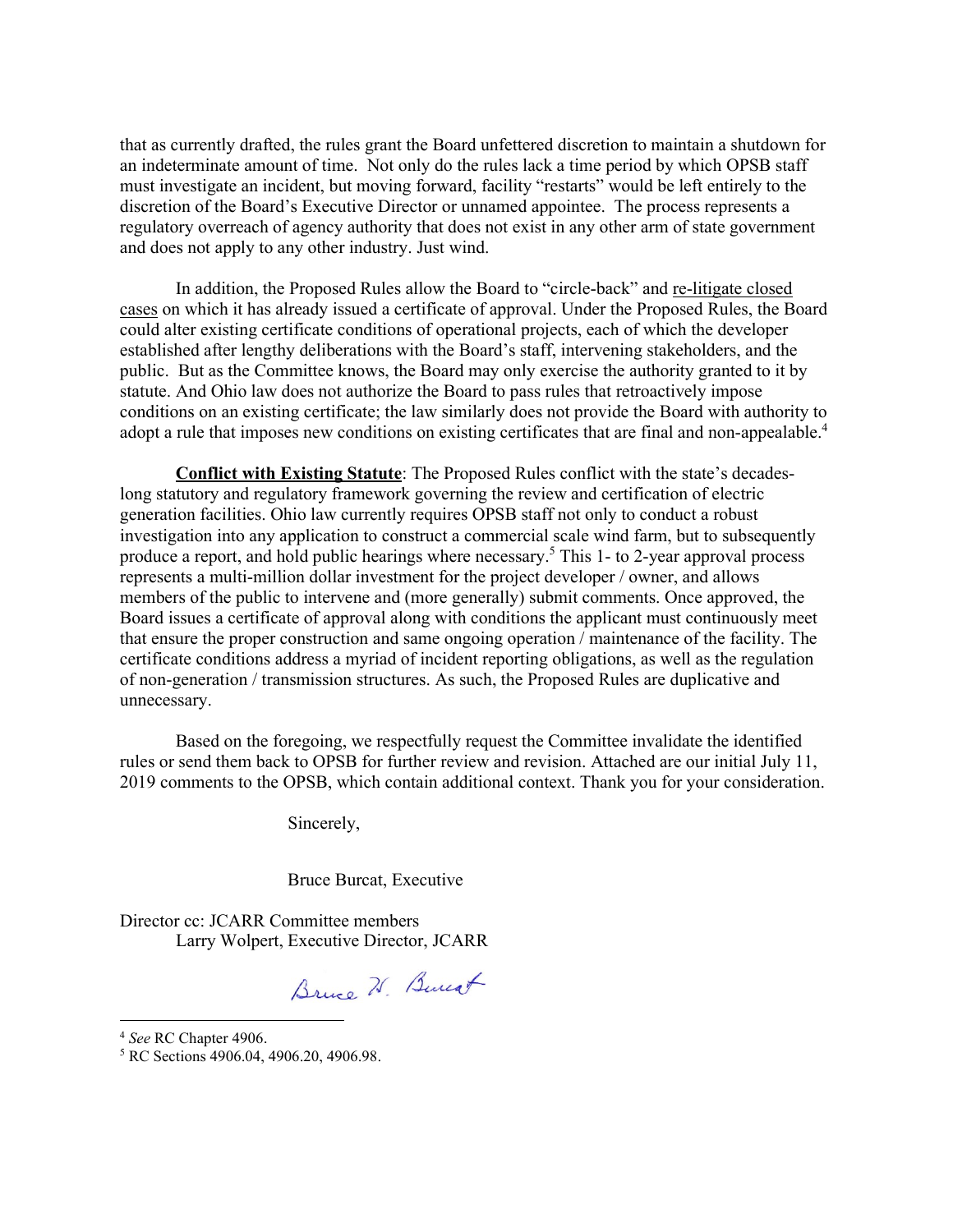# **Attachment B**

[https://www.rechargenews.com/wind/lightning-strike-blade-damages-push-vestas-into-fresh-quarterly-loss/2-1-](https://www.rechargenews.com/wind/lightning-strike-blade-damages-push-vestas-into-fresh-quarterly-loss/2-1-855590) [855590](https://www.rechargenews.com/wind/lightning-strike-blade-damages-push-vestas-into-fresh-quarterly-loss/2-1-855590)

# **Lightning strike blade damages push Vestas into fresh quarterly loss**

Revenues rise on US deliveries but extraordinary blade warranties impact earnings

11 August 2020 8:02 GMT *UPDATED 11 August 2020 13:29 GMT*

### By **Bernd Radowitz**

Danish wind turbine manufacturer Vestas has posted another quarterly loss, due to extraordinary warranty on a "considerable number of blades", and re-introduced a guidance for all of 2020, expecting a lower profitability than seen earlier this year.

Earnings before interest and taxes (Ebit) and special items plunged to  $\epsilon$ 34m (\$40m), from  $\epsilon$ 128m in the second quarter of 2019.

The decrease was driven by increased cost levels derived from warranty provisions as well as logistical challenges and supply-chain bottlenecks, amplified by the Covid-19 situation. Costs related to warranty provisions amounted to  $\epsilon$ 283m, including a  $\epsilon$ 175m one-off provision.

The OEM in consequence posted a net loss of  $\epsilon$ 5m, compared to a net profit of  $\epsilon$ 90m in the second quarter of 2019. It was the second quarter in a row Vestas had suffered a loss.

Vestas stressed the extraordinary provisions in the second quarter of 2020 are not related to current or future production but cover a specific repair and upgrade of a confined, but considerable number of blades that are already installed.

"Current and future blades will not be affected by any of this," chief executive Henrik Andersen assured investors during an earnings call.

Andersen refused to tell which number of blades had been affected, or with which turbine model they are associated. But he did disclose that the damages are related to "high intensity lightning" and to a number of confined spaces.

Apart from the mysterious blade problem, results also suffered a  $E20m$  direct impact from the coronavirus pandemic, chief finance officer Marika Fredriksson said.

"The COVID-19 pandemic continued to impact the renewable energy industry and the global economy in the second quarter of 2020," according to Andersen.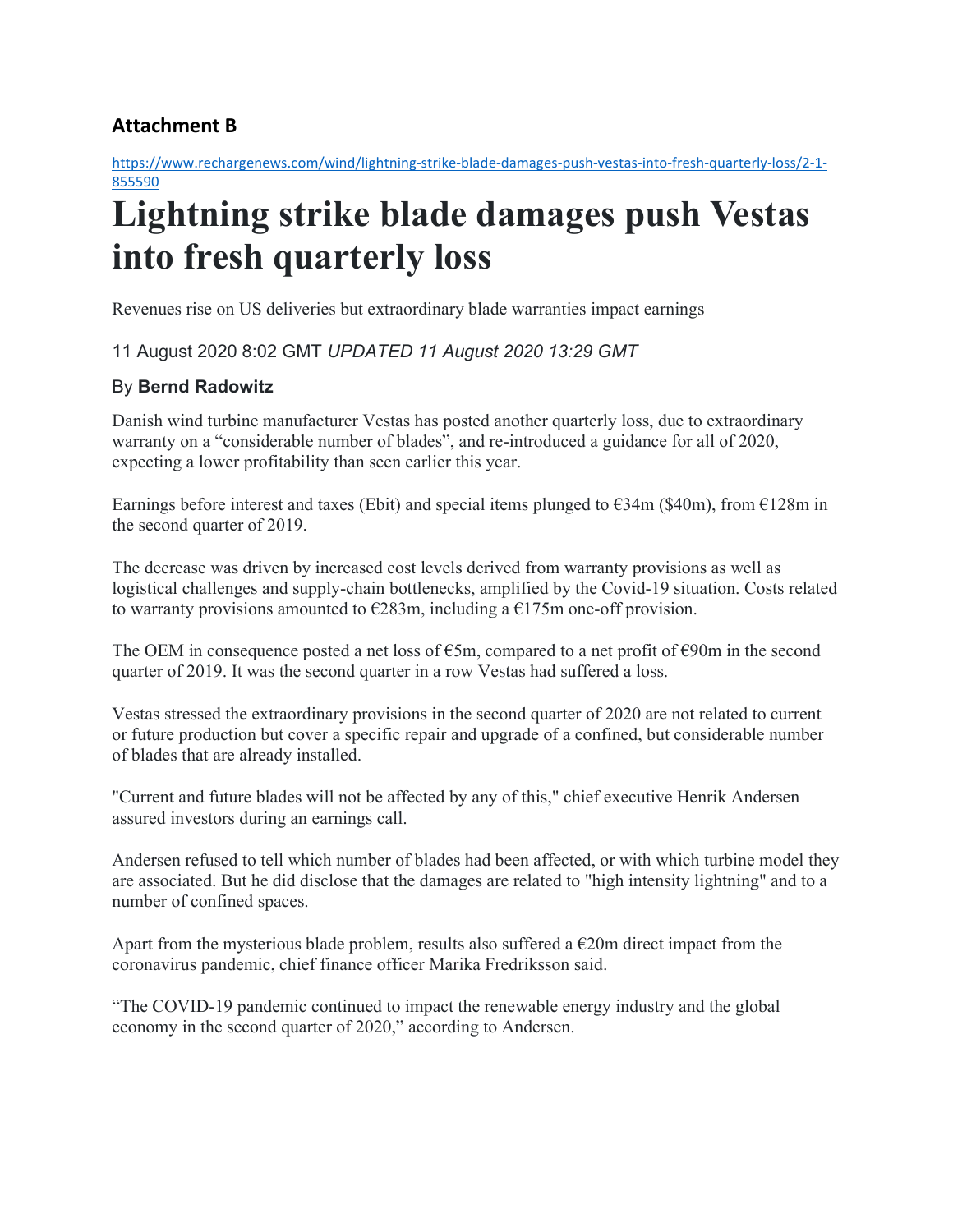"In these challenging circumstances and without state aid, Vestas' almost 26,000 employees have performed strongly, growing our revenue by 67% percent compared to the same quarter last year and achieving an order intake of 4.1GW as well as a record high total order backlog of more than €35bn."

The company's revenue actually rose during the second quarter to  $\epsilon$ 3.54bn (\$4.16bn), up 67% from the year-earlier period, primarily driven by a higher volume of wind turbine deliveries in the US, and despite a negative impact from foreign exchange effects of about  $\epsilon$ 100m.

"The global pandemic and economic downturn will continue to create uncertainty in 2020, but we remain confident in our ability to ensure business continuity across our value chain and are therefore reintroducing guidance for 2020 with unchanged outlook for revenue of  $E14-15$ bn, while the EBIT margin is updated to range between 5 and 7%," Andersen added.

In light of the difficult economic environment, but a simultaneous rising order intake both in wind turbines and services, Vestas re-introduced a guidance it had suspended in April due to disruptions in the wake of the coronavirus pandemic.

The company continues to expect revenues of  $E14-15$ bn, as in the previous guidance, but lowered the expectation for its earnings before interest and taxes margin (Ebit margin) to 5-7%, from the 7-9% still expected until April. The lower profitability forecast includes the  $E175m$  in warranty provisions.

The company now sees total investments of less than  $\epsilon$ 700m this year, compared to about  $\epsilon$ 700m seen earlier.

Vestas didn't disclose how much less than €700m it expects to spend this year, but Fredriksson said a normal investment level for the company would be €500-700m.

After having come up with a number of new products recently, Vestas will likely reduce its R&D spending somewhat in the foreseeable future, the CFO added.

The MHI Vestas offshore wind joint venture, in which Vestas and Japanese conglomerate Mitsubishi each own 50%, had a net loss of  $E12m$  during the second quarter of 2020, compared to a net profit of  $€20m$  a year earlier[.\(Copyright\)](https://www.rechargenews.com/terms?tab=digital)